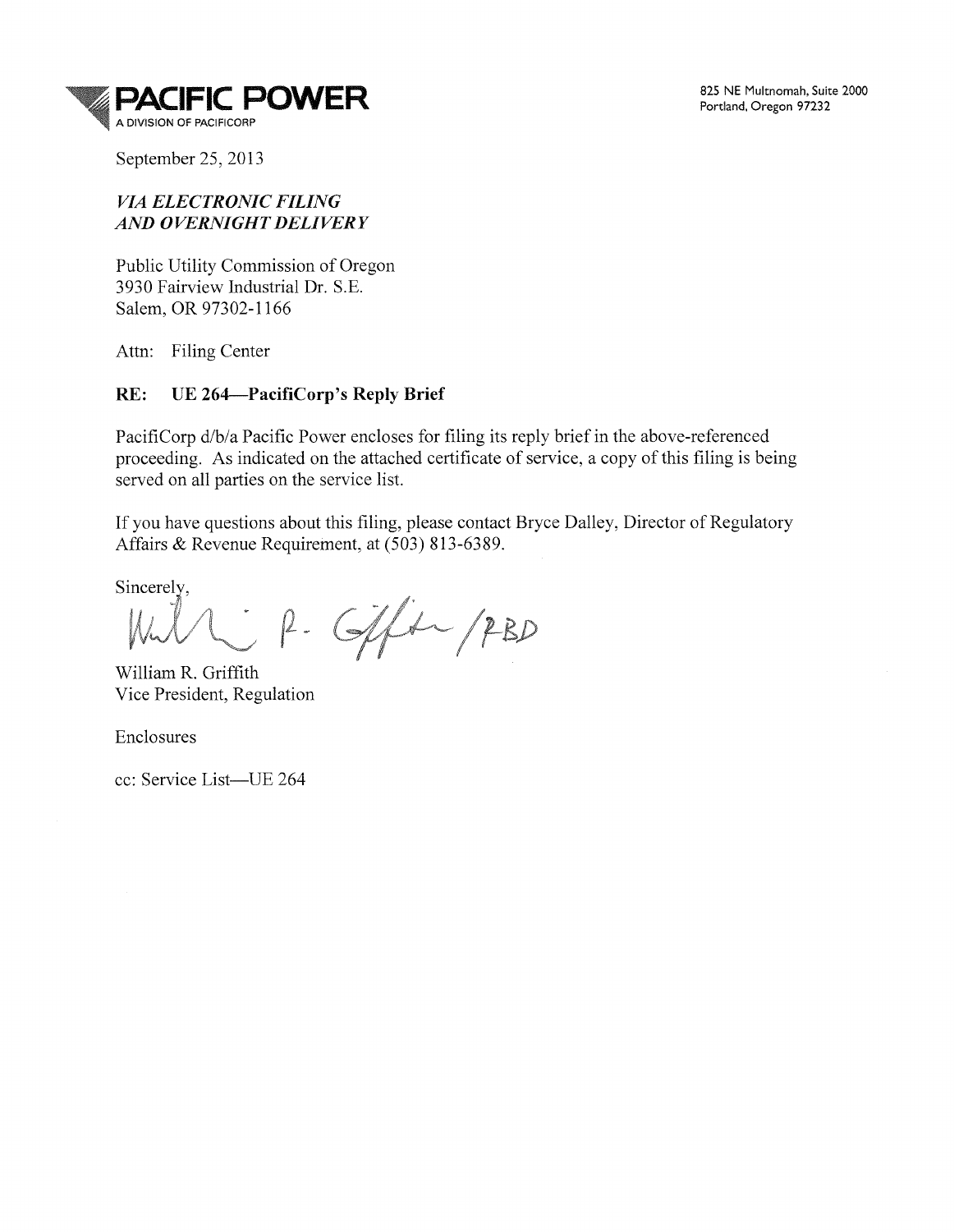#### CERTIFICATE OF SERVICE

I certify that I served a true and correct copy of Pacific Power's Reply Brief on the parties listed below via electronic mail and/or US mail in compliance with OAR 860-001-0180.

#### SERVICE LIST UE 264

OPUC Dockets (W) Citizens' Utility Board of Oregon 610 Broadway, Suite 400 Portland, OR 97205  $dockets@oregon cub.org$ 

G. Catriona McCracken (C)(W) Citizens' Utility Board of Oregon 610 Broadway, Suite 400 Portland, OR 97205  $cational\omega$  or egoncub.org

Melinda J Davison (C)(W) Davison Van Cleve PC 333 SW Taylor- Ste 400 Portland, OR 97204 mail@dvclaw.com

Samuel L. Roberts (C)(W) Hutchinson Cox Coons Orr & Sherlock 777 High Street, Ste. 200 PO Box 10886 Eugene, OR 97440 sroberts@eugenelaw.com

Katherine A McDowell (W) McDowell Rackner & Gibson PC 419 SW  $11<sup>th</sup>$  Ave, Suite 400 Portland, OR 97205 Katherine@mcd-law.com

Sarah Wallace  $(C)(W)$ Pacific Power 825 NE Multnomah St Ste 1800 Portland, OR 97232 Sarah.wallace@pacificorp.com

Robert Jenks (C)(W) Citizens' Utility Board of Oregon 610 Broadway, Suite 400 Portland, OR 97205 bob@oregoncub.org

Irion A Sanger  $(C)(W)$ Davison Van Cleve 333 SW Taylor- Ste 400 Portland, OR 97204 ias@dvclaw.com

Kevin Higgins  $(C)(W)$ Energy Strategies LLC 215 State St Ste 200 Salt Lake City, UT 84111-2322 Khiggins@energystrat.com

Michael T. Weirich (C)(W) PUC Staff- Department of Justice Business Activities Section 1162 Court Street NE Salem, OR 97301-4096 Michael.weirich@state.or.us

Greg Bass (W) Noble Americas Energy Solutions LLC 401 West A St., Ste. 500 San Diego, CA 92101 gbass@noblesolutions.com

Oregon Dockets (W) Pacific Power 825 NE Multnomah St, Ste 2000 Portland, OR 97232 oregondockets@pacificorp.com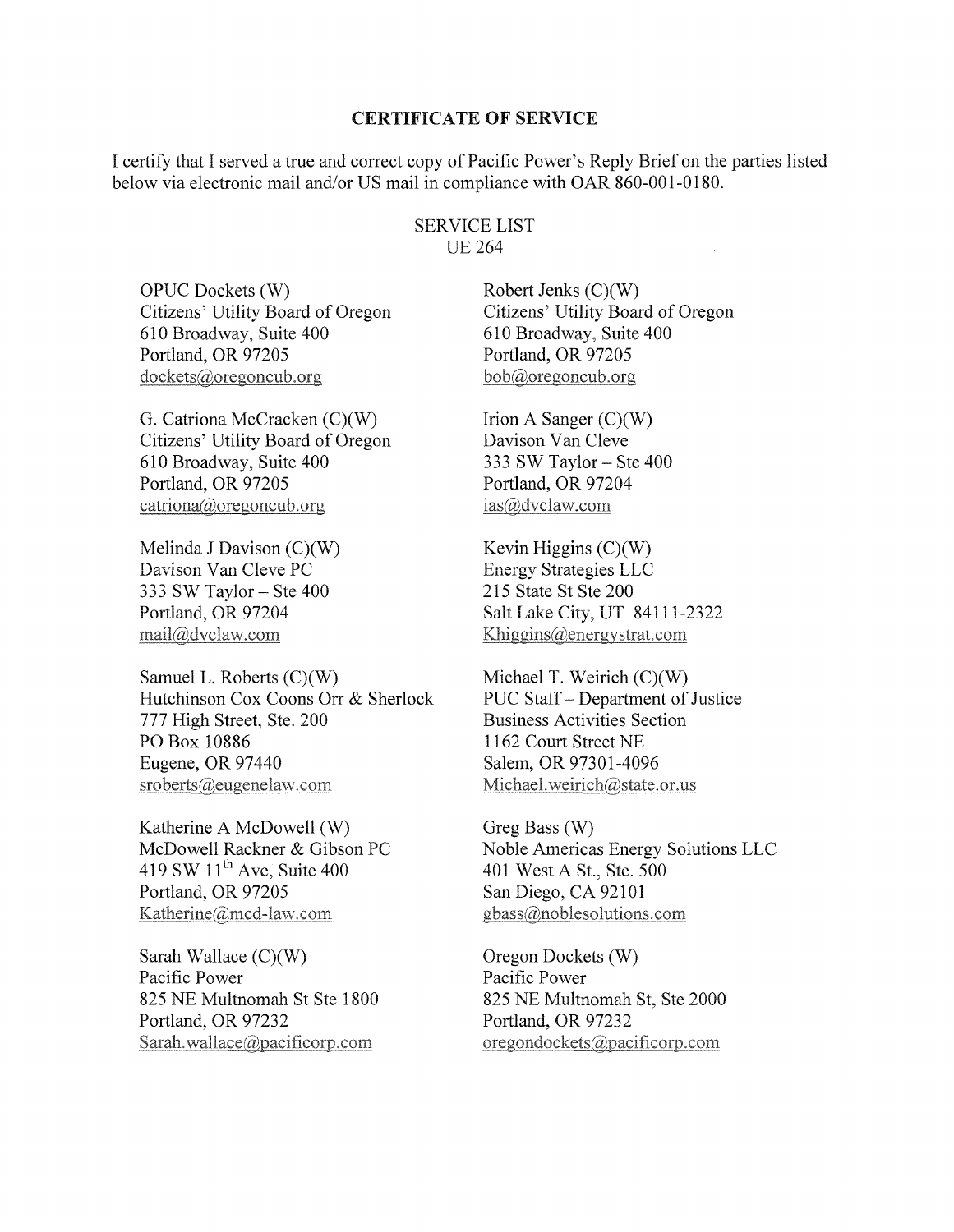Gregory M. Adams (C)(W) Richardson & O'Leary PO Box 7218 Boise, ID 83702  $greg(\partial; richardson and oleary.com)$ 

Douglas C. Tingey (W) Portland General Electric 121 SW Salmon St. 1 WTC 13 Portland, OR 97204 Doug.tingey@pgn.com

Lissa Maldonado (W) Safeway Inc. 5918 Stoneridge Mall Road Pleasanton, CA 94588-3229 Lissa.maldonado@safeway.com

Steve W. Chriss (C)(W) Wal-Mart Stores Inc. 2001 SE  $10^{th}$  Street Bentonville, AR 72716-0550 Stephen-chriss@wal-mart.com

Dated this 25<sup>th</sup> of September, 2013.

Donald W. Schoenbeck (C)(W) Regulatory & Cogeneration Services Inc 900 Washington St Ste 780 Vancouver, WA 98660-3455  $dws@r-c-s-inc.com$ 

John Crider (C)(W) Public Utility Commission of Oregon PO Box 2148 Salem, OR 97308-2148 iohn.crider@state.or.us

Jay Tinker (W) Portland General Electric 121 SW Salmon St. 1 WTC-0702 Portland, OR 97204 pge.opuc.filings@pgn.com

George Waidelich (W) Safeway Inc. 5918 Stoneridge Mall Road Pleasanton, CA 94588-3229<br>george.waidelich@safeway.com

Carrie Meyer Supervisor, Regulatory Operations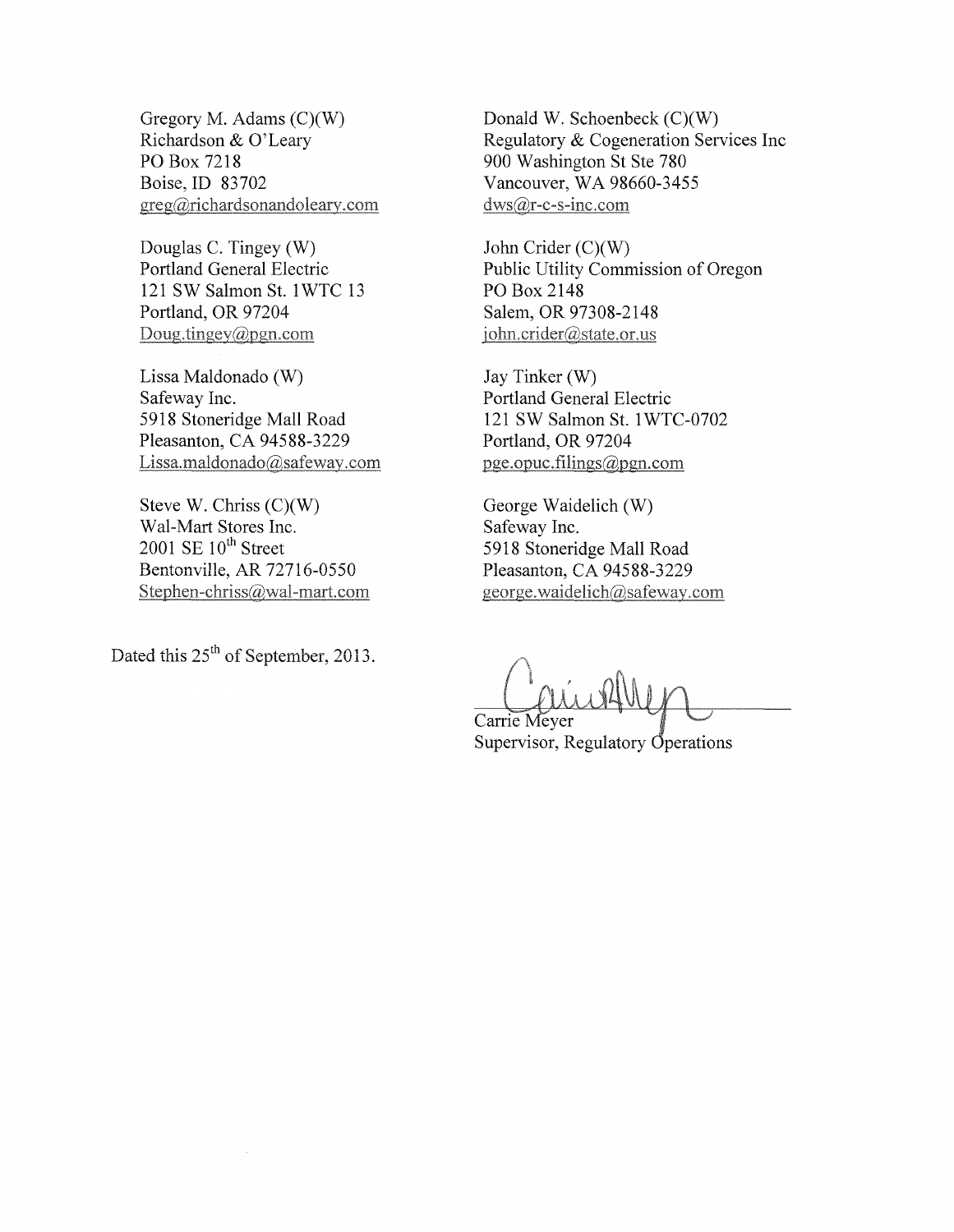# BEFORE THE PUBLIC UTILITY COMMISSION

# OF OREGON

In the Matter of

UE 264

PACIFICORP d/b/a PACIFIC POWER

2014 Transition Adjustment Mechanism.

# PACIFICORP'S REPLY BRIEF

September 25, 2013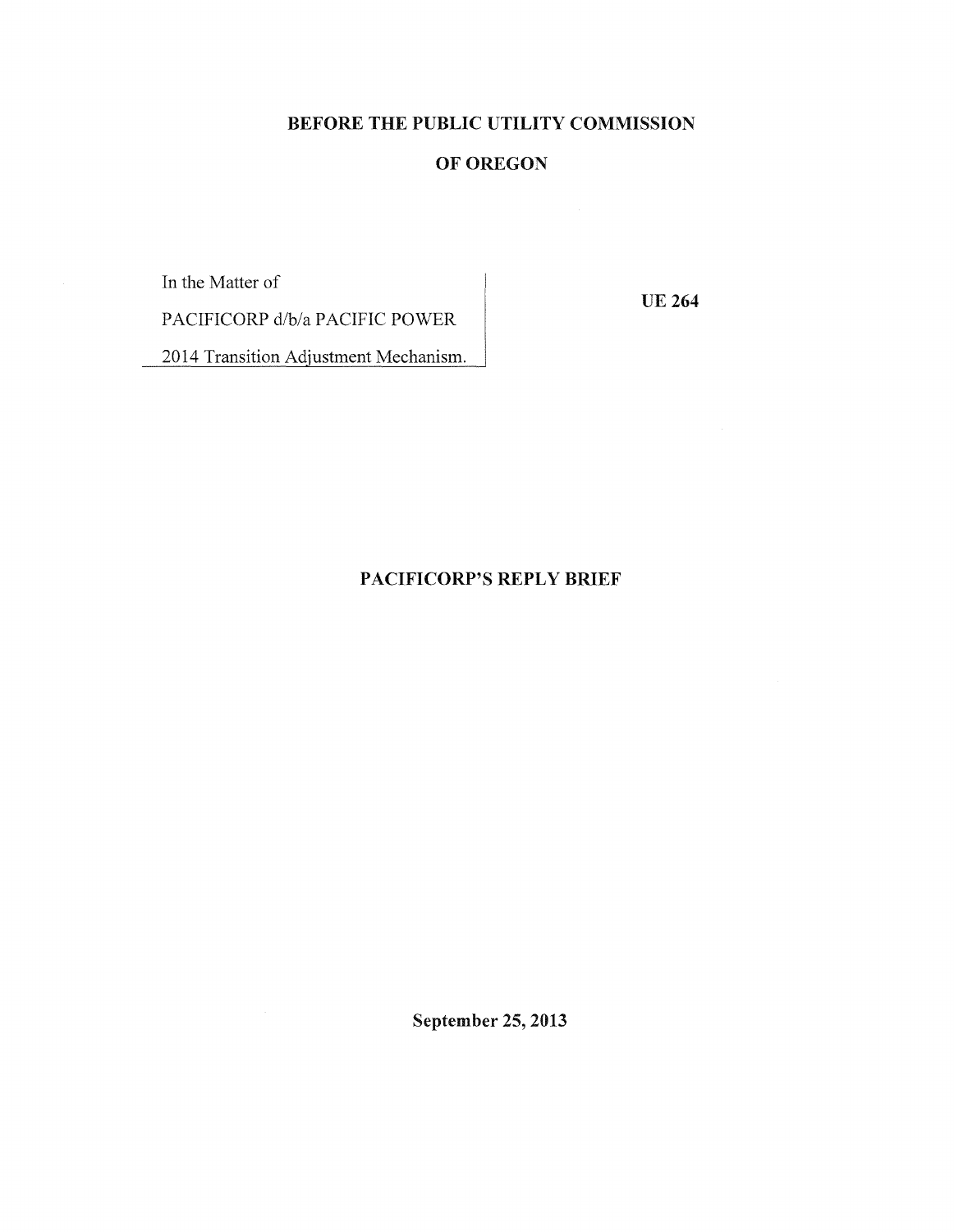# TABLE OF CONTENTS

| I.   |    |                                                                             |                                                                                                                                                  |  |
|------|----|-----------------------------------------------------------------------------|--------------------------------------------------------------------------------------------------------------------------------------------------|--|
| II.  |    |                                                                             |                                                                                                                                                  |  |
| III. |    |                                                                             |                                                                                                                                                  |  |
|      |    | A. PacifiCorp Presented Substantial Evidence Supporting its New Approach to |                                                                                                                                                  |  |
|      |    | 1.                                                                          | PacifiCorp's Approach to Modeling Production (P50) Has Not Changed 4                                                                             |  |
|      |    | 2.                                                                          | Hourly Wind Shaping Is Not Reflected in the Company's Current Wind                                                                               |  |
|      |    | 3.                                                                          | Wind Shaping is Not Relevant to Integrated Resource Plan and Renewable                                                                           |  |
|      |    |                                                                             | B. Staff's O&M Adjustment to Affiliate Coal Costs Is Unwarranted Because the                                                                     |  |
|      |    |                                                                             | C. BCC Coal Costs are Reasonable and ICNU's Proposal to Re-Price BCC Coal is                                                                     |  |
|      |    | 1.                                                                          | The Commission Has Never Before Applied the Lower of Cost or Market                                                                              |  |
|      |    | 2.                                                                          | The Lower of Cost or Market Standard Is an Accounting Rule and Is Not                                                                            |  |
|      |    | 3.                                                                          | Lower of Cost or Market Applicable Only to Available Market Supplies 10                                                                          |  |
|      |    | $\overline{4}$ .                                                            | ICNU's Inventory-Based Adjustment Is Unsupported by Evidence in the                                                                              |  |
|      |    | 5.                                                                          | The Rate Base Component of ICNU's Adjustment is Inappropriate 12                                                                                 |  |
|      |    |                                                                             | D. ICNU's Heat Rate Adjustment Should Be Rejected Because it is Contrary to the<br>Stipulation in Docket UE 216 and Is Poor Regulatory Policy 12 |  |
|      | Ε. |                                                                             | There is No Basis for Changing the Calculation of the Transition Adjustment in this                                                              |  |
| IV.  |    |                                                                             |                                                                                                                                                  |  |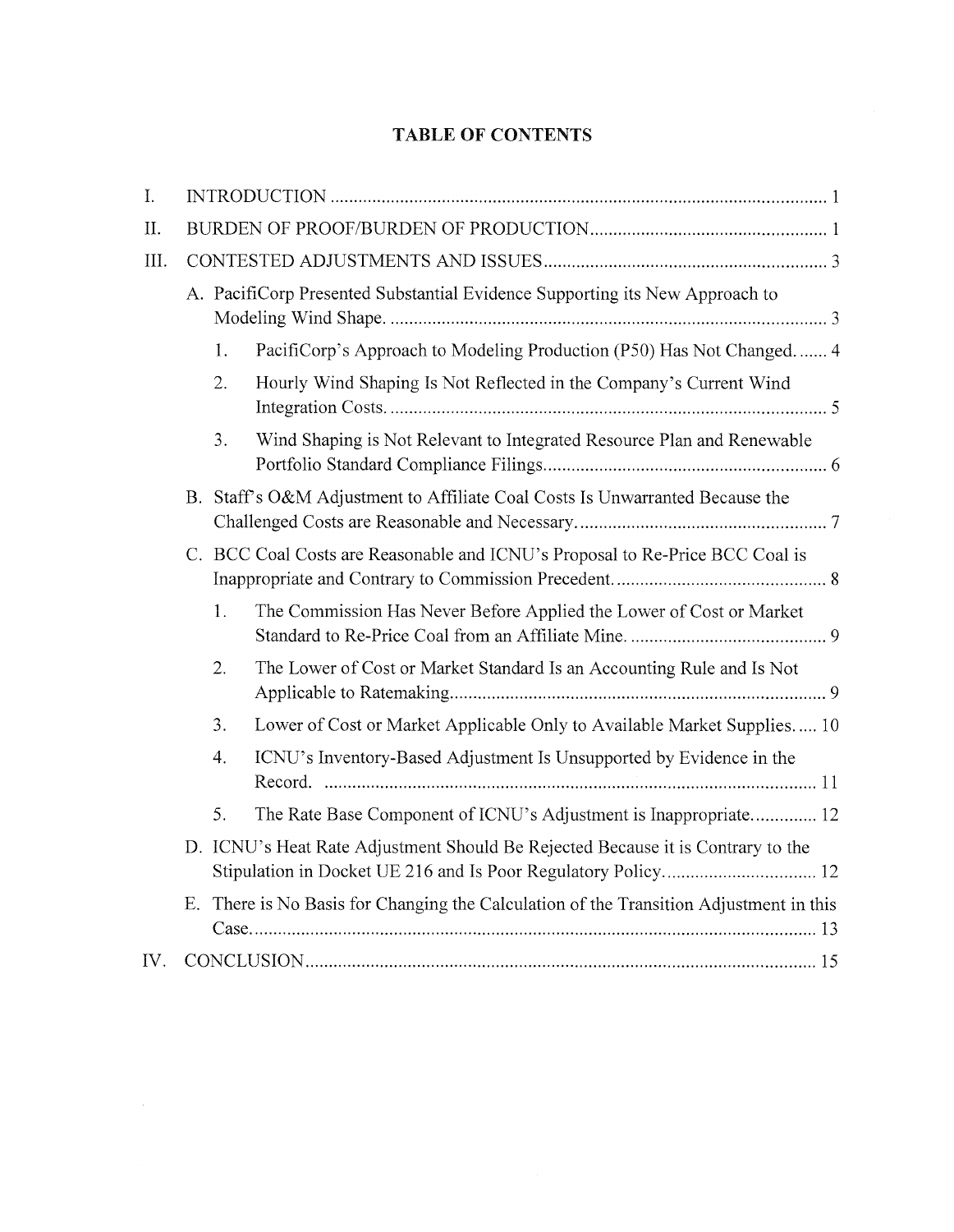#### BEFORE THE PUBLIC UTILITY COMMISSION

#### OF OREGON

# UE 264

In the Matter of

PACIFICORP d/b/a PACIFIC POWER

PACIFICORP'S REPLY BRIEF

2014 Transition Adjustment Mechanism.

| $\mathbf{1}$   | <b>INTRODUCTION</b><br>I.                                                                                   |
|----------------|-------------------------------------------------------------------------------------------------------------|
| $\overline{2}$ | PacifiCorp d/b/a Pacific Power (PacifiCorp or Company) respectfully submits this                            |
| 3              | Reply Brief to the Public Utility Commission of Oregon (Commission) in PacifiCorp's 2014                    |
| $\overline{4}$ | Transition Adjustment Mechanism (TAM). PacifiCorp's Reply Brief addresses arguments                         |
| 5              | raised in the response briefs of Staff of the Public Utility Commission of Oregon (Staff), the              |
| 6              | Citizens' Utility Board of Oregon (CUB), the Industrial Customers of Northwest Utilities                    |
| $\overline{7}$ | (ICNU), Noble Americas Energy Solutions LLC (Noble), and Wal-Mart Stores, Inc.                              |
| 8              | (Walmart).                                                                                                  |
| 9              | BURDEN OF PROOF/BURDEN OF PRODUCTION<br>II.                                                                 |
| 10             | The parties incorrectly allege that PacifiCorp has not met its burden of establishing its                   |
| 11             | proposed TAM rate reduction for 2014. PacifiCorp has introduced significant evidence on                     |
| 12             | all of the major disputed issues in this case, satisfying "the burden of showing that the rate or           |
| 13             | schedule of rates proposed to be established or increased or changed is fair, just and                      |
| 14             | reasonable." Staff and intervenors "have the burden of producing evidence to support their                  |
| 15             | argument in opposition to the utility's position." <sup>2</sup> Staff and intervenors produced virtually no |

<sup>&</sup>lt;sup>1</sup> ORS 757.210(1)(a).<br><sup>2</sup> In the Matter of Portland General Electric Company's Application to Amortize the Boardman Deferral, Docket No. UE 196, Order No. 09-046 at 8 (Feb. 5, 2009).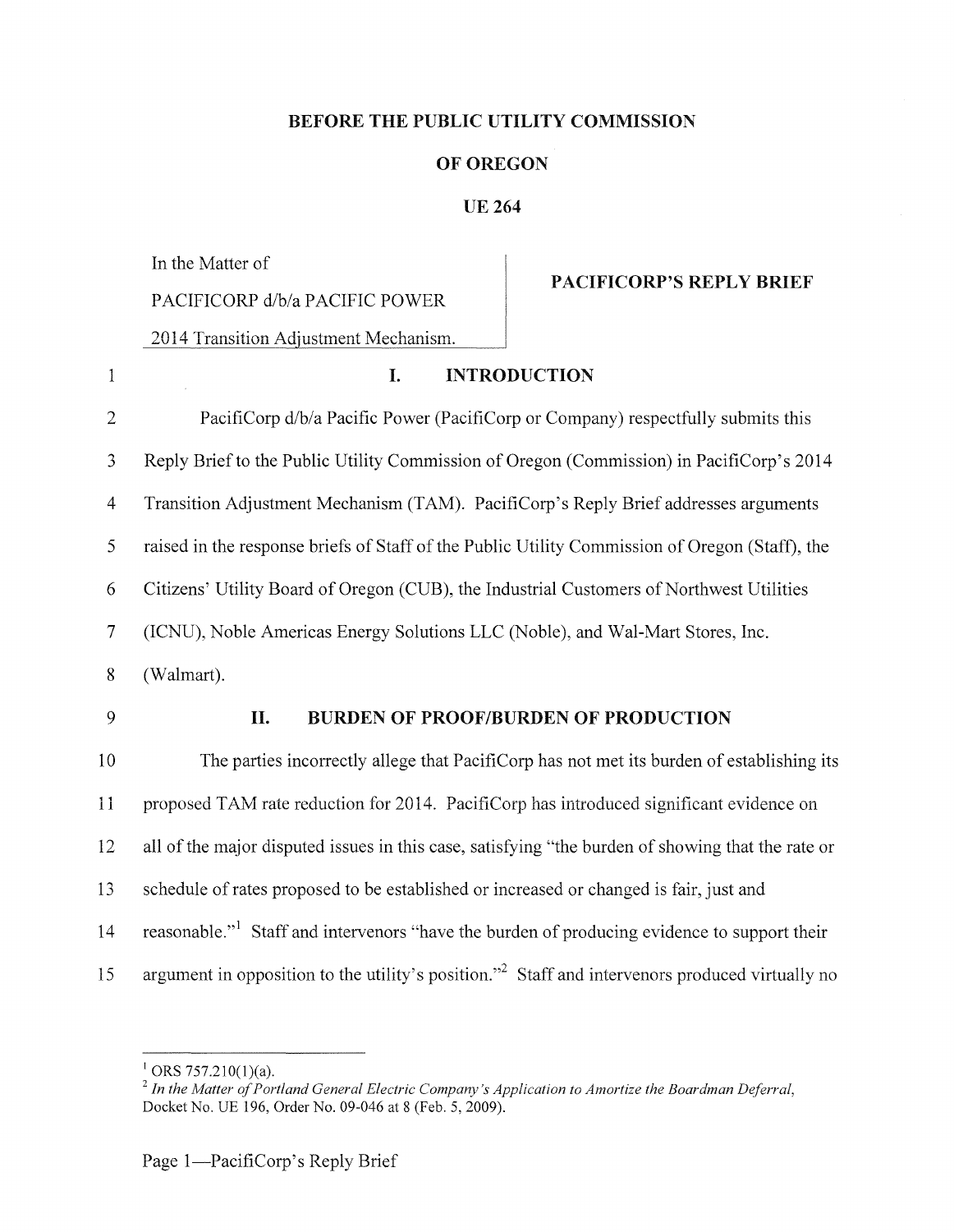1 evidence in support of their adjustments in this case, failing to meet their burden of

2 production.

| 3                          | ICNU attempts to minimize the evidence PacifiCorp produced in its reply testimony,                                                                                                                                                                                                                                                                   |
|----------------------------|------------------------------------------------------------------------------------------------------------------------------------------------------------------------------------------------------------------------------------------------------------------------------------------------------------------------------------------------------|
| $\overline{4}$             | claiming it was "ambushed" because ICNU was unable to file additional, responsive                                                                                                                                                                                                                                                                    |
| 5                          | testimony. PacifiCorp presented its evidence consistent with the procedural schedule in this                                                                                                                                                                                                                                                         |
| 6                          | case, with PacifiCorp filing the final round of testimony because it has the burden of proof.                                                                                                                                                                                                                                                        |
| $\tau$                     | The schedule also gave ICNU several months to conduct discovery to understand                                                                                                                                                                                                                                                                        |
| $8\,$                      | PacifiCorp's position on ICNU's potential adjustments in advance of ICNU's opening                                                                                                                                                                                                                                                                   |
| 9                          | testimony. After conducting limited discovery before its opening testimony (a total of 22                                                                                                                                                                                                                                                            |
| 10                         | data requests, including only one data request related to Jim Bridger coal costs), ICNU has                                                                                                                                                                                                                                                          |
| 11                         | no basis to claim that it was unfairly surprised by PacifiCorp's reply testimony.                                                                                                                                                                                                                                                                    |
| 12                         | In a previous PacifiCorp case, the Commission rejected a similar argument from                                                                                                                                                                                                                                                                       |
| 13                         | ICNU challenging the validity of evidence presented in the Company's rebuttal testimony. <sup>3</sup>                                                                                                                                                                                                                                                |
| 14<br>15<br>16<br>17<br>18 | ICNU's position seems to be that PacifiCorp has put most of its case<br>on in rebuttal and that this is somehow invalid. ICNU is wrong. To<br>reach a determination on whether proposed rates are just and<br>reasonable, we look at the evidence in the record as a whole and make<br>our determination based on the preponderance of the evidence. |
| 19                         | Finally, ICNU waived cross-examination of PacifiCorp's witnesses in this case,                                                                                                                                                                                                                                                                       |
| 20                         | thereby forgoing its opportunity to develop evidence to meet its burden of production and                                                                                                                                                                                                                                                            |
| 21                         | argue its case in briefing. This undermines ICNU's complaints about a lack of opportunity to                                                                                                                                                                                                                                                         |
| 22                         | respond to PacifiCorp's evidence. <sup>4</sup>                                                                                                                                                                                                                                                                                                       |

<sup>&</sup>lt;sup>3</sup> In the Matter of PacifiCorp, Docket Nos. UM 995, UE 121, Order No. 02-469 at 7 (July 18, 2002).<br><sup>4</sup> See, e.g., In the Matter of the Investigation of Forecasting Forced Outage Rates for Electric Generating Units, Docket No. UM 1355, Order No. 10-157 at 4 (Apr. 26, 2010) (rejecting PacifiCorp's concerns about a new proposal ICNU raised late in reply testimony, noting that PacifiCorp had the opportunity to conduct crossexamination on ICNU's sponsoring witness and declined to do so).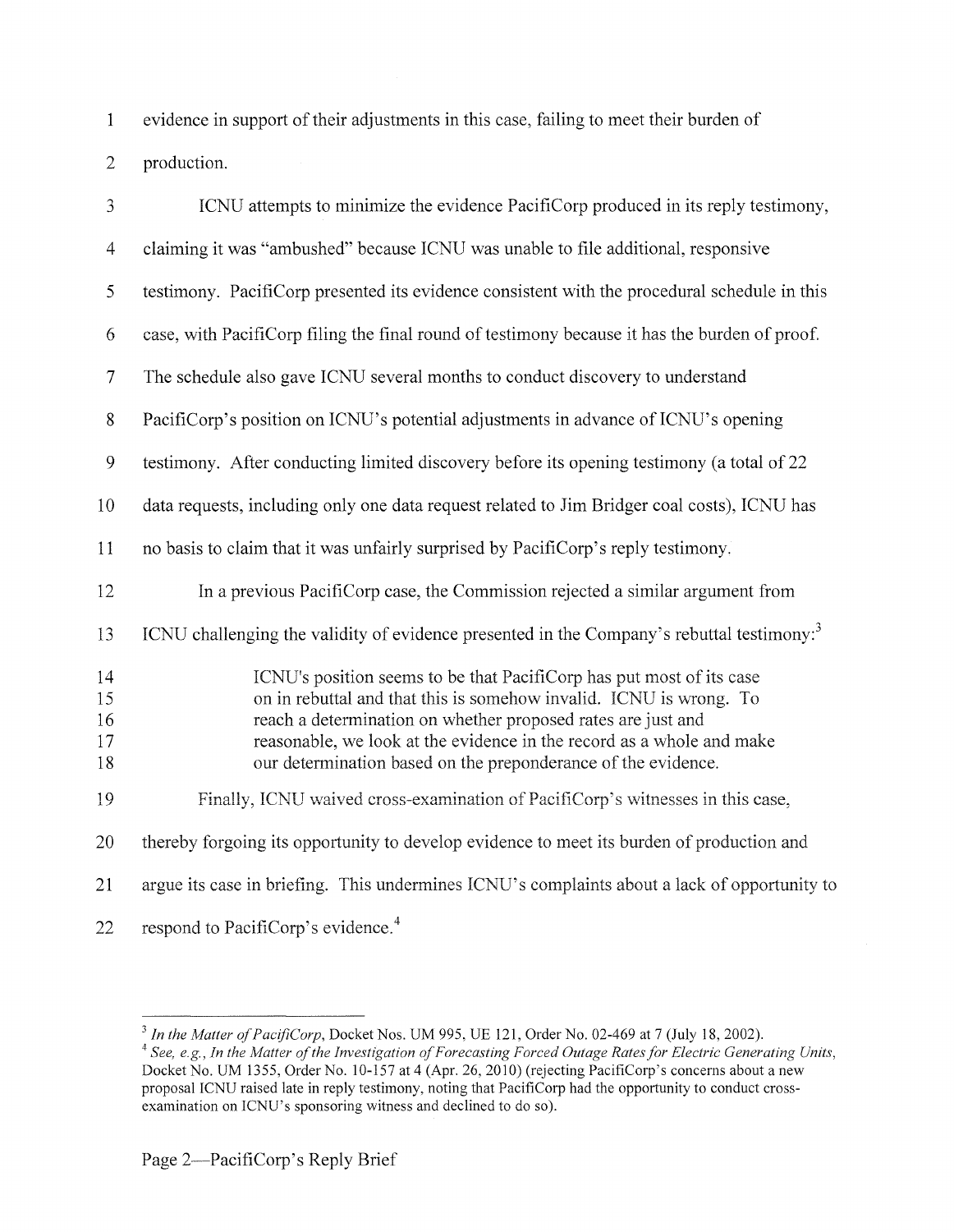3

#### 1 **III.** CONTESTED ADJUSTMENTS AND ISSUES

# 2 A.

# PacifiCorp Presented Substantial Evidence Supporting its New Approach to Modeling Wind Shape.

4 Staff, CUB, and ICNU misunderstand PacifiCorp's proposal and incorrectly assert 5 that Pacifi Corp has failed to carry its burden of proof regarding the reasonableness of 6 Pacificorp's new approach to wind shaping.<sup>5</sup> In this case, Pacificorp demonstrated that its 7 new approach is more accurate than its previous method, which used flat, four-hour blocks, 8 and did not model the variability of wind. Indeed, Staff acknowledged in its response brief 9 that PacifiCorp's previous method does not accurately reflect intra-day variability that is 10 inherent in wind generation.<sup>6</sup> Staff recommends convening a workshop regarding wind 11 shape modeling.<sup>7</sup> Pacifi Corp supports such a process to review the implementation of its 12 proposal in this case, but not to delay it. 13 The Company used its most recent, annual historical data to develop its new wind

14 shape profiles to reflect the actual operations of the Company's wind resources while

15 maintaining correlations between the various projects in the Company's fleet.<sup>8</sup> The

16 Company analyzed wind shape using 2012 data and found the results to be consistent with

17 the 2011 data, validating the Company's approach.

18 PacifiCorp's approach is supported by the findings contained in the National

- 19 Renewable Energy Laboratory report on Long-Term Wind Power Variability ("NREL
- 20 Report").<sup>9</sup> The NREL Report provides a testable methodology for evaluating wind shape
- 21 variability. PacifiCorp applied the methodology used in the NREL Report to four wind

 $5$  CUB's Post-Hearing Response Brief at 4; Staff's Response Brief at 2; Confidential ICNU Post-Hearing Response Brief at 27.

 $6$  Staff's Response Brief at 2.

 $^7$  Id.

<sup>&</sup>lt;sup>8</sup> PAC/500, Duvall/15. The Company also explained that 2011 was the first year reflecting a full year of operation for PacifiCorp's wind fleet and 2011 data is the basis for the Company's wind integration charges. 9 Exhibit PAC/700.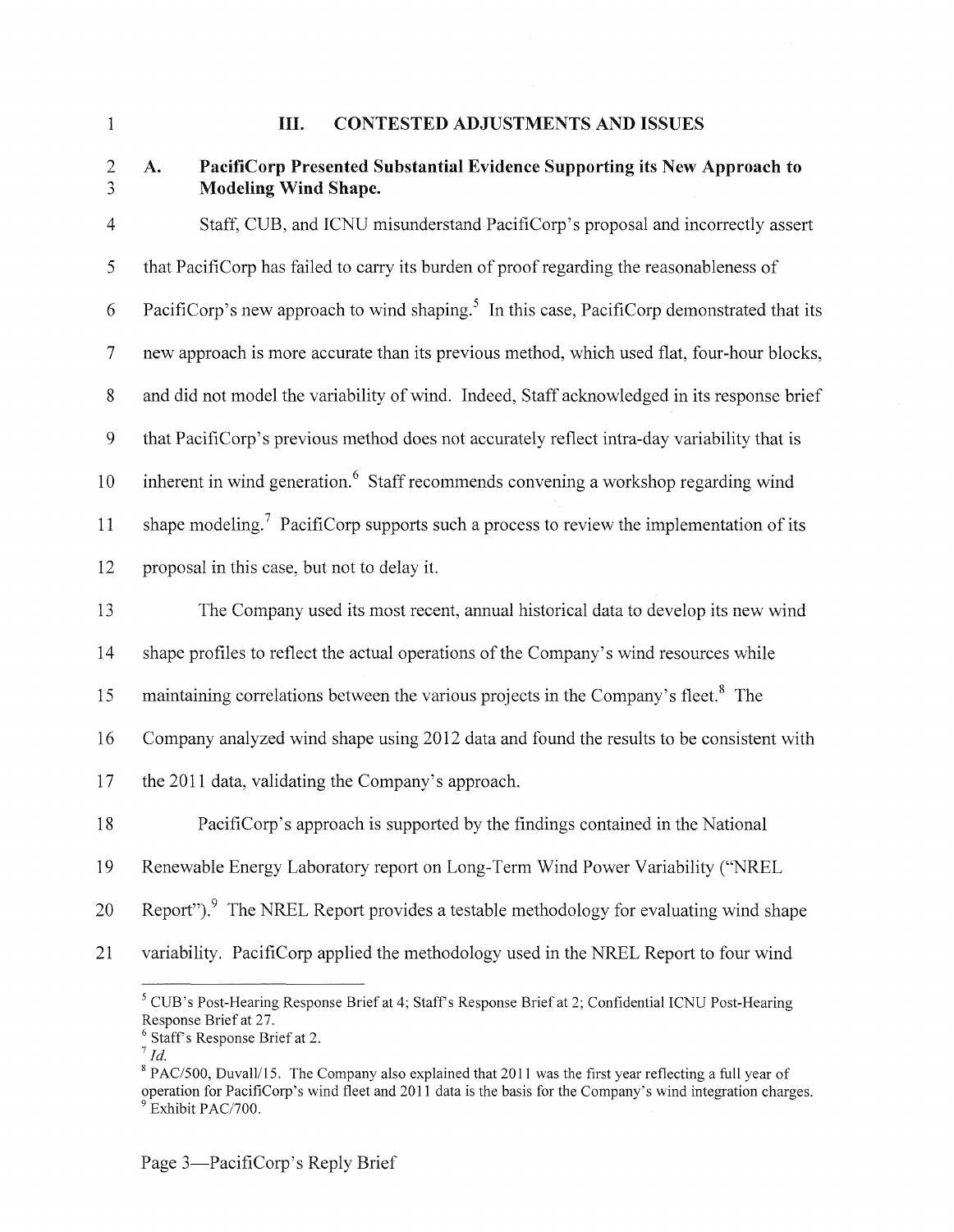1 plants included in the TAM and confirmed the lack of year-to-year variability for short-term 2 wind fluctuations. $10$ 

3 The NREL Report uses the coefficient of variation (COV) to gauge the short-term 4 wind variability of wind generation.<sup>11</sup> PacifiCorp's analysis of COV demonstrates that 5 Company's new approach to modeling wind shape is very close to historical variability levels 6 and much more accurately captures wind variability than the Company's previous flat-block 7 approach. $12$ 

8 PacifiCorp computed the COV over multiple years, contrary to CUB's claim that 9 PacifiCorp is asking the Commission to base its rate recovery on results from one year of 10 data. In fact, the dataset used in the COV is as large as 12 years and confirms that 11 PacifiCorp's new approach is more accurate than its previous approach (flat, four-hour  $12 \text{ blocks}$ .  $^{13}$ 

13 CUB and ICNU question the applicability of the findings in the NREL Report, even 14 though ICNU relied upon the NREL Report in its testimony, because it is based on data for 15 wind facilities in Minnesota, Iowa, Oklahoma, and Texas.<sup>14</sup> As just noted, however, 16 PacifiCorp applied the NREL analysis to its own wind resources in the West and validated 17 the findings of that report.

- 18 **1. PacifiCorp's Approach to Modeling Production (PSO) Has** Not **Changed.**  19 ICNU mischaracterizes the Company's improvements to modeling wind shape,
- 20 stating that PacifiCorp abandoned the use of the P50 approach and now relies on a single

<sup>&</sup>lt;sup>10</sup> PAC/500, Duvall/16-17.<br><sup>11</sup> The COV is defined as the ratio of the standard deviation value to the mean value at various facilities. *Id.* at 16.

 $\frac{12}{13}$  *Id.* at 17, Table 1.

<sup>&</sup>lt;sup>14</sup> CUB Post-Hearing Response Brief at 5; Confidential ICNU Post-Hearing Response Brief at 26.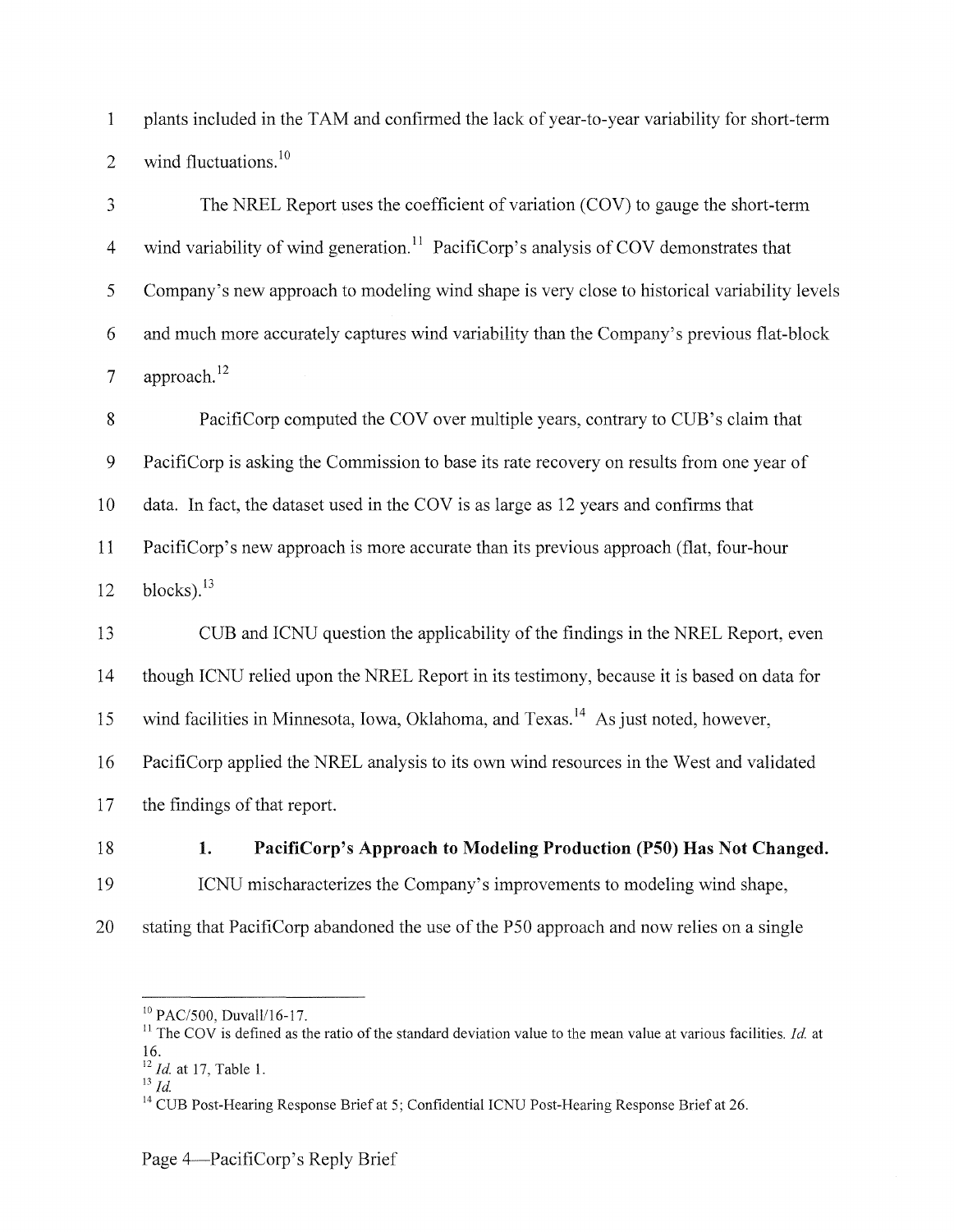| $\mathbf{1}$   | year of data for all wind forecasting. <sup>15</sup> To the contrary, PacifiCorp continues to use the P50 |
|----------------|-----------------------------------------------------------------------------------------------------------|
| $\overline{2}$ | approach (which generally relies on long-term meteorological data) to forecast output, and                |
| 3              | has only changed the hourly shape for wind. Similarly, CUB makes numerous references to                   |
| $\overline{4}$ | the NREL Report to support its conclusion that more than one year of data should be                       |
| 5              | required. Its references to the NREL Report, however, address year-to-year variability for                |
| 6              | production (output, which PacifiCorp still uses the P50 approach to model), not variability in            |
| $\overline{7}$ | wind shape. <sup>16</sup>                                                                                 |
| 8              | ICNU also incorrectly claims that PacifiCorp recently withdrew the exact same                             |
| 9              | hourly wind shaping proposal in its current Washington general rate case. <sup>17</sup> But in that case, |
| 10             | the Company did not propose changes to modeling wind shape; instead it proposed to base                   |
| 11             | average overall wind output on the most recent four years of historical operation. <sup>18</sup> In       |
| 12             | rebuttal, the Company withdrew this proposal, reverted to the P50 approach, and indicated                 |
| 13             | that it will file its wind shape proposal in Washington in the future.                                    |
| 14<br>15       | 2.<br>Hourly Wind Shaping Is Not Reflected in the Company's Current Wind<br><b>Integration Costs.</b>     |
| 16             | ICNU claims that PacifiCorp has not submitted evidence that demonstrates that its                         |
| 17             | "total wind integration costs are inadequately accounted for" and states that the "wind"                  |
| 18             | integration costs already included in rates may provide sufficient cost recovery for                      |

<sup>&</sup>lt;sup>15</sup> Confidential ICNU Post-Hearing Brief at 23. ICNU's statement that there were short-term differences in variability of 70 percent to 120 percent in the NREL report is likewise incorrect because the numbers cited by ICNU are not percentages. *Id.* at 26; PAC/700, 17-18.

<sup>&</sup>lt;sup>16</sup> CUB Post-Hearing Response Brief at 5-7.<br><sup>17</sup> Confidential ICNU Post-Hearing Brief at 24.<br><sup>18</sup> Wash. Util. and Transp. Comm'n v. PacifiCorp, Docket No. UE-130043, Rebuttal Testimony of Gregory N. Duvall at 11 (Aug. 2, 2013). PacifiCorp's original proposal in Washington was similar to PGE's new approach to modeling wind output, proposed earlier this year in docket UE 266, using a five-year rolling average. Based upon a stipulation supported by Staff, CUB and ICNU, the Commission adopted this approach for that case. *See In the Matter of Portland General Electric Company Net Variable Power Cost and Annual Power Cost Update,* Docket No. UE 266, Order No. 13-280 (Aug. 5, 2013).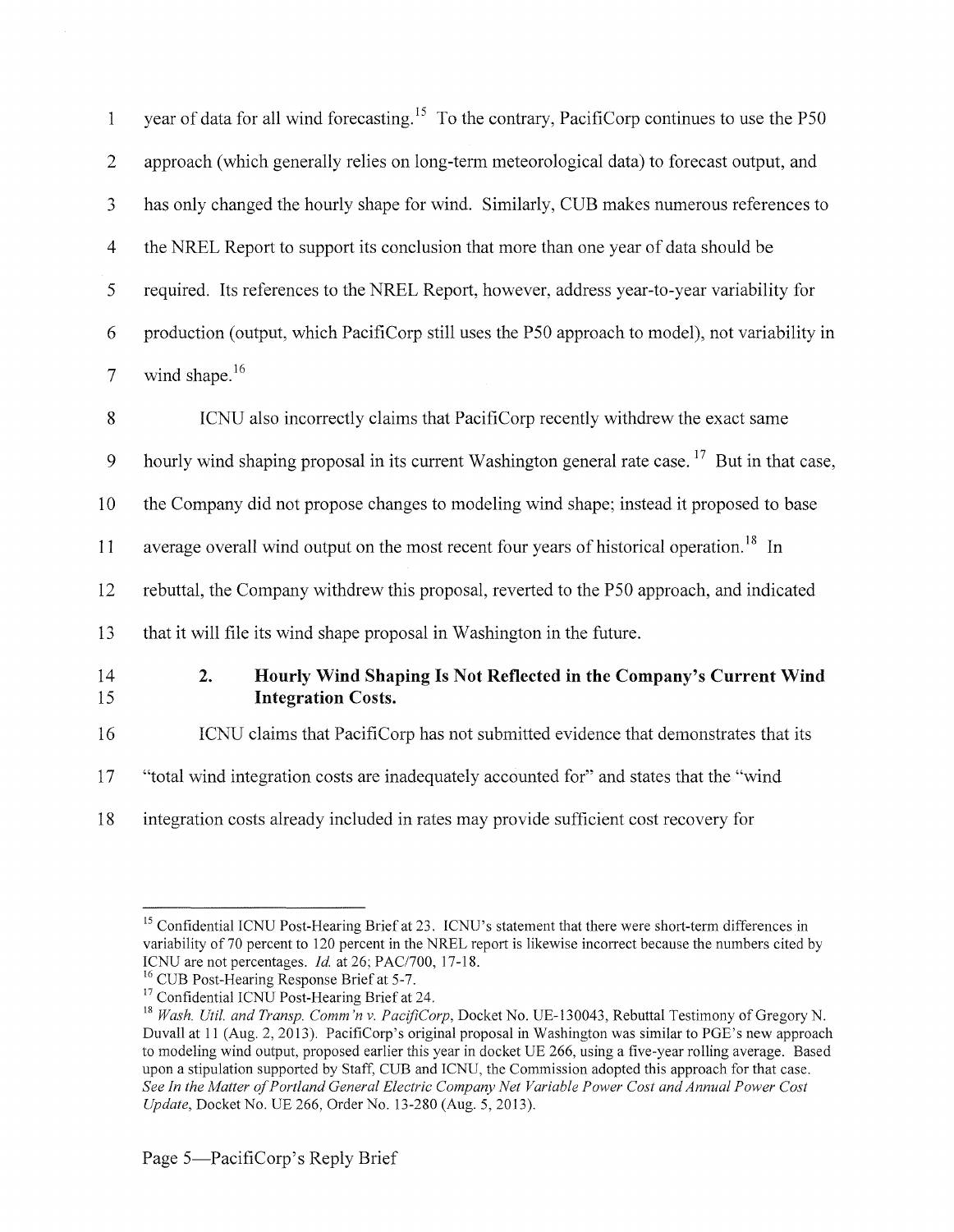1 PacifiCorp."<sup>19</sup> Hourly wind shape is distinct from PacifiCorp's wind integration costs now in 2 rates, which are primarily intra-hour costs incurred to balance wind generation within the 3 hour. These integration costs are incurred because actual output is different from scheduled 4 output. The additional reserves and inter-hour charges are required even if an hourly 5 generation shape is used.<sup>20</sup> There is no overlap between costs of wind integration and the 6 costs of wind shaping.

7 8

# **3. Wind Shaping is Not Relevant to Integrated Resource Plan and Renewable Portfolio Standard Compliance Filings.**

9 ICNU asserts that PacifiCorp's proposal to modify its wind shaping "will have 10 impacts beyond this TAM proceeding" and the "higher costs will need to be accounted for in 11 the Company's integrated resource plans (IRP) and renewable portfolio compliance 12 filings."<sup>21</sup> The hourly shape, which is necessary for accurate representation in the hourly 13 dispatch model supporting the TAM filing, is irrelevant in the IRP, which does not utilize an 14 hourly dispatch model and is not impacted by the hourly wind shape.<sup>22</sup> In addition, Staff has 15 recommended exclusion of wind shaping costs from the renewable portfolio compliance 16 filings, despite ICNU's argument in that context that such filings should include shaping  $17 \quad \text{costs.}^{23}$ 

<sup>&</sup>lt;sup>19</sup> Confidential ICNU Post-Hearing Brief at 27.<br><sup>20</sup> ICNU claims that the Company overestimated its wind integration costs based on the reduction in wind integration costs between the 2010 and 2012 wind integration studies. Confidential ICNU Post-Hearing Brief at 24. This reduction was driven by falling market prices and is not an indication that the Company inaccurately estimated its wind integration costs. In fact, in docket UE 246, Staff witness Stephen Schue testified that "PacifiCorp has done a solid job of analyzing and forecasting its wind integration costs." *In the Matter of PacifiCorp d/b/a Pacific Power Request for a General Rate Revision, Docket No. UE 246, Staff's Opening*<br>Testimony, Staff/500, Schue/6 (June 18, 2002).

<sup>&</sup>lt;sup>21</sup> ICNU Confidential Post-Hearing Response Brief at 24.  $\frac{22}{12}$  With regard to wind generation, the IRP is mainly concerned with capacity contribution at the time of system peak, average monthly on and off peak energy balancing, flexible ramping requirements and wind integration. These issues are not impacted by the projections of hourly wind generation as used in the TAM filings.<br><sup>23</sup> *In re PacifiCorp d/b/a Pacific Power Renewable Portfolio Implementation Plan 2013-2017, Docket No.* 

UM 1570, Order No. 12-272 (July 2, 2012).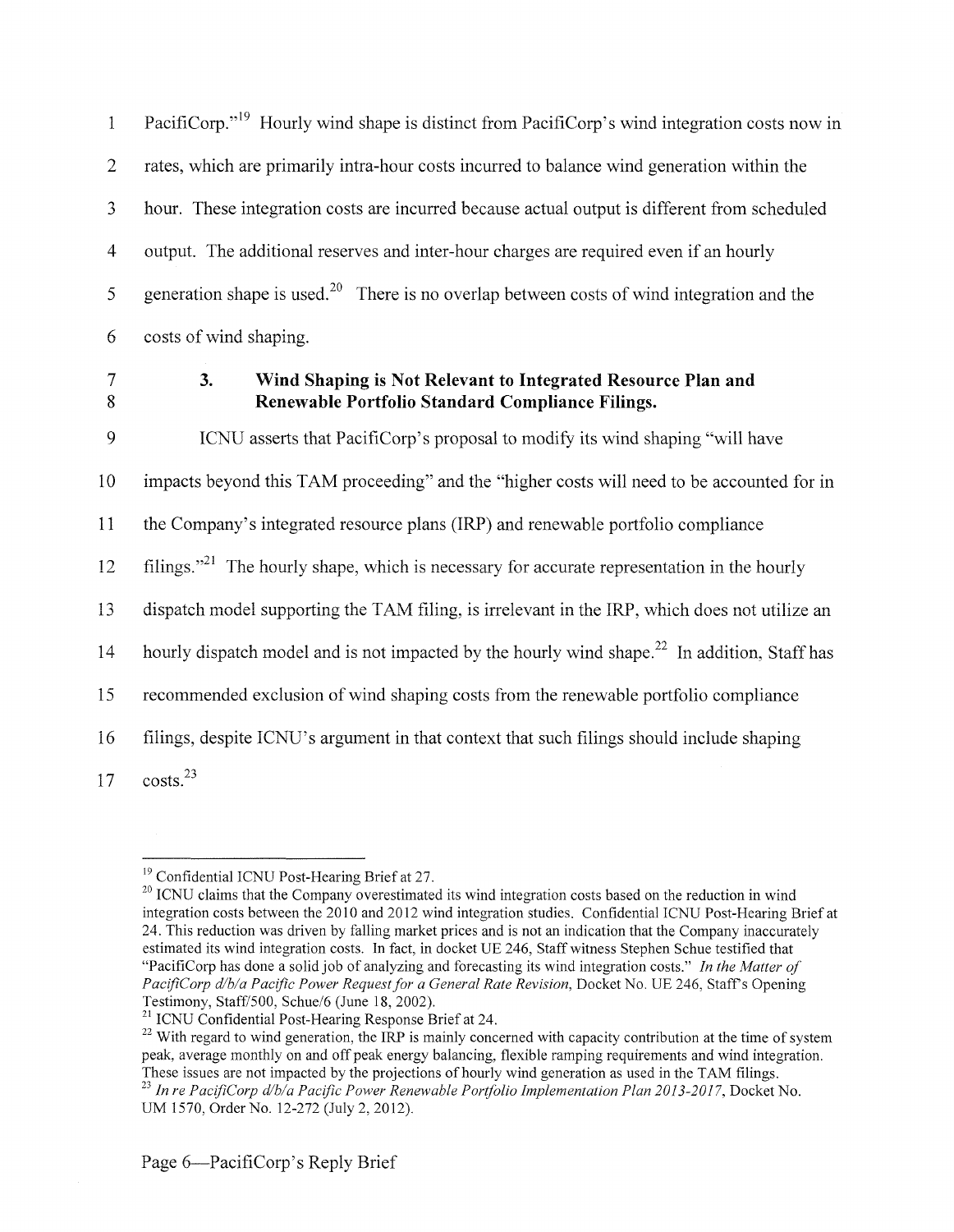1 2

## B. Staff's O&M Adjustment to Affiliate Coal Costs Is Unwarranted Because the Challenged Costs are Reasonable and Necessary.

 $3$  Staff proposes to disallow costs for management overtime<sup>24</sup> and to disallow 4 50 percent of the costs associated with PacifiCorp's Annual Incentive Plan (AIP), for a total 5 adjustment of approximately \$460,000 on an Oregon-allocated basis.<sup>25</sup> 6 Regarding overtime, Staff states that PacifiCorp's argument is not "persuasive" 7 because the activities described are not atypical, concluding "[t]here is no reason to depart

8 from Commission precedent for their disallowance."<sup>26</sup> The Commission precedent to which

9 Staff refers is not on point and does not address treatment of O&M expenses for affiliated

10 mines.<sup>27</sup> The overtime expenses for PacifiCorp's affiliate mines are required for mine safety

11 (a fact that Staff does not contest) and are substantially less than the levels of overtime that

12 were disallowed in Order No. 07-527.<sup>28</sup>

13 On Staff's partial disallowance for annual incentive payments, Staff explains "[t]o the

14 extent the AlP results in employees receiving more than base salary based upon good

15 performance, Staff views them as 'bonuses' and stands by its proposed adjustment."<sup>29</sup> Staff

16 fundamentally misunderstands the nature of the AIP. The AIP puts a portion of the

17 employee's total market-based salary "at risk" and is designed to encourage superior

18 performance and achievement of Company, business unit, and individual employee goals.<sup>30</sup>

19 The Company evaluates market salary for a position, which would be a normal base salary,

<sup>&</sup>lt;sup>24</sup> Staff initially also included fines in the O&M expenses proposed for disallowance. There are no fines included in the coal costs in the 2014 TAM. PAC/600, Crane/14. Staff did not include fines in its response brief. Staff Response Brief at 3-4.

<sup>&</sup>lt;sup>25</sup> Staff's Response Brief at 3-4.<br>
<sup>26</sup> *Id.* at 4.<br>
<sup>27</sup> PAC/600, Crane/14-15.<br>
<sup>27</sup> *Id.* Prior Commission precedent cited by Staff disallowed a water utility's request for "very substantial amounts of overtime" where the utility included overtime expenses of 16.75 hours per week for every full time employee. *In the Matter of Crooked River Ranch Water Co.*, Docket No. UW 120, Order No. 07-527 at 13 (Nov. 29, 2007).

<sup>&</sup>lt;sup>29</sup> Staff's Response Brief at 4.<br><sup>30</sup> PAC/600, Crane/15.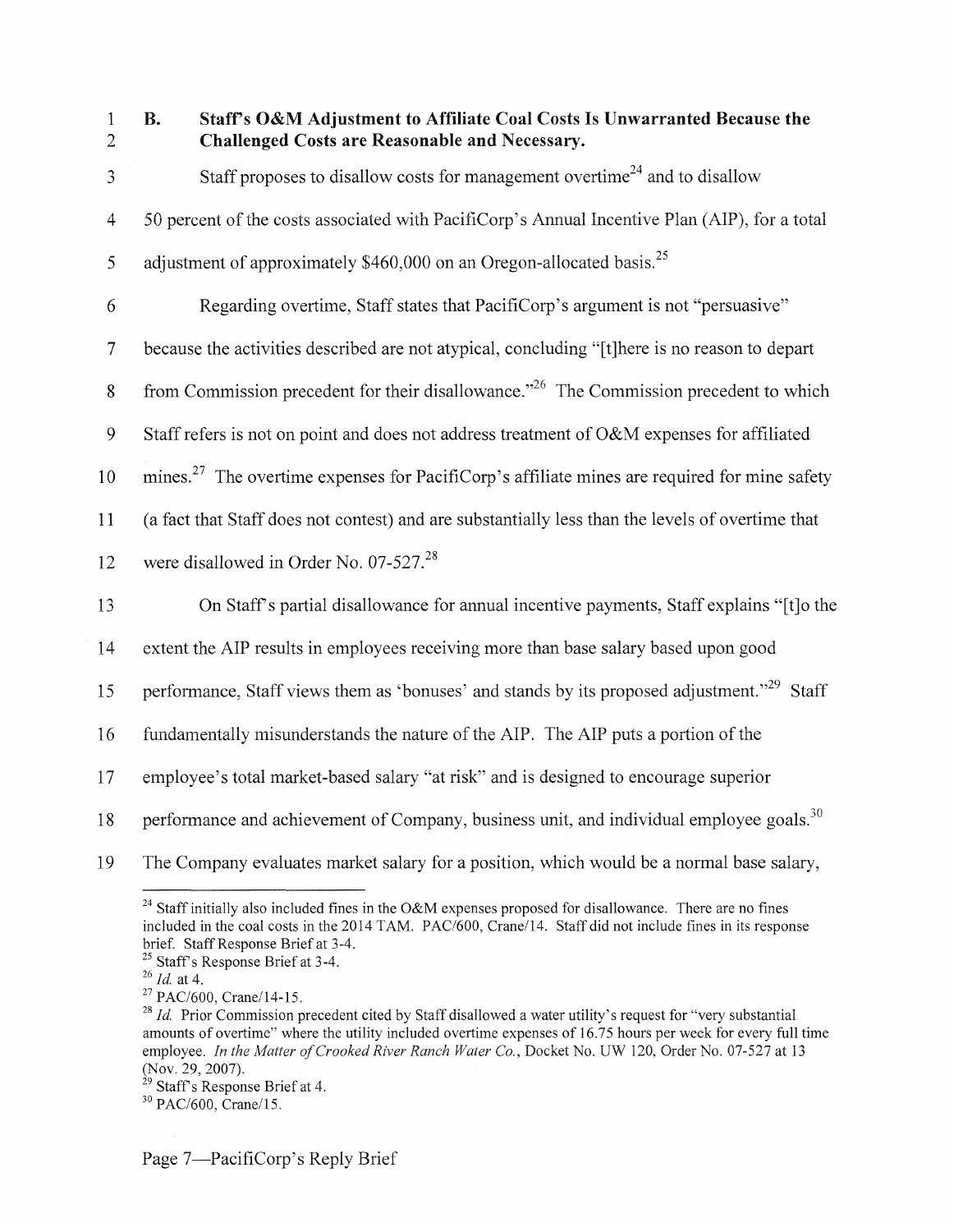| $\mathbf{1}$                | and then a portion of the <i>base salary</i> is placed at risk in the AIP; an employee does not earn                                                                                                                                                         |
|-----------------------------|--------------------------------------------------------------------------------------------------------------------------------------------------------------------------------------------------------------------------------------------------------------|
| $\overline{2}$              | the full base salary (market) without earning the AIP. The AIP is not a bonus, but rather is                                                                                                                                                                 |
| 3                           | an essential component of the employee's base compensation package. Moreover, the total                                                                                                                                                                      |
| $\overline{4}$              | compensation package is reasonable because compensation (including AIP) is comparable to                                                                                                                                                                     |
| 5                           | other coal mining companies of similar sizes in the Company's geographical area. <sup>31</sup> Staff did                                                                                                                                                     |
| 6                           | not contest any of these facts, which clearly distinguish AIP from the "bonuses" disallowed                                                                                                                                                                  |
| $\overline{7}$              | in the cases cited by Staff.                                                                                                                                                                                                                                 |
| $8\phantom{1}$<br>9         | $\mathbb{C}.$<br>BCC Coal Costs are Reasonable and ICNU's Proposal to Re-Price BCC Coal is<br>Inappropriate and Contrary to Commission Precedent.                                                                                                            |
| 10                          | ICNU requests that the Commission re-price BCC coal by imputing the contract price                                                                                                                                                                           |
| 11                          | for coal from the Black Butte mine. This proposal is flawed and should be rejected by the                                                                                                                                                                    |
| 12                          | Commission because:                                                                                                                                                                                                                                          |
| 13<br>14                    | The Commission has never before applied the lower of cost or market standard to an<br>$\bullet$<br>affiliate mine and instead has reviewed the overall reasonableness of costs.                                                                              |
| 15<br>16                    | The lower of cost or market standard is an accounting rule and is not applicable to<br>$\bullet$<br>ratemaking.                                                                                                                                              |
| 17<br>18<br>19              | Even if the lower of cost or market standard were applicable, it would apply only to<br>$\bullet$<br>the extent that lower cost market supplies were available, and market supplies are not<br>available.                                                    |
| 20<br>21<br>$\overline{22}$ | Assuming further that market supplies were available, ICNU relies on a Black Butte<br>coal price based on a contract that is several years old and does not cover purchases<br>of additional coal. ICNU also fails to account for price/volume correlations. |
| 23                          | Staff, CUB, and PacifiCorp all support future review of the reasonableness of BCC coal costs                                                                                                                                                                 |
| 24                          | through periodic fuel supply plans. <sup>32</sup> The Commission should adopt this approach and reject                                                                                                                                                       |
| 25                          | ICNU's adjustment.                                                                                                                                                                                                                                           |

 $\mathcal{L}$ 

 $31$   $Id$ 

 $32$  CUB Post-Hearing Response Brief at 9; Exhibit PAC/704 at 3; PacifiCorp's Confidential Opening Brief at 13.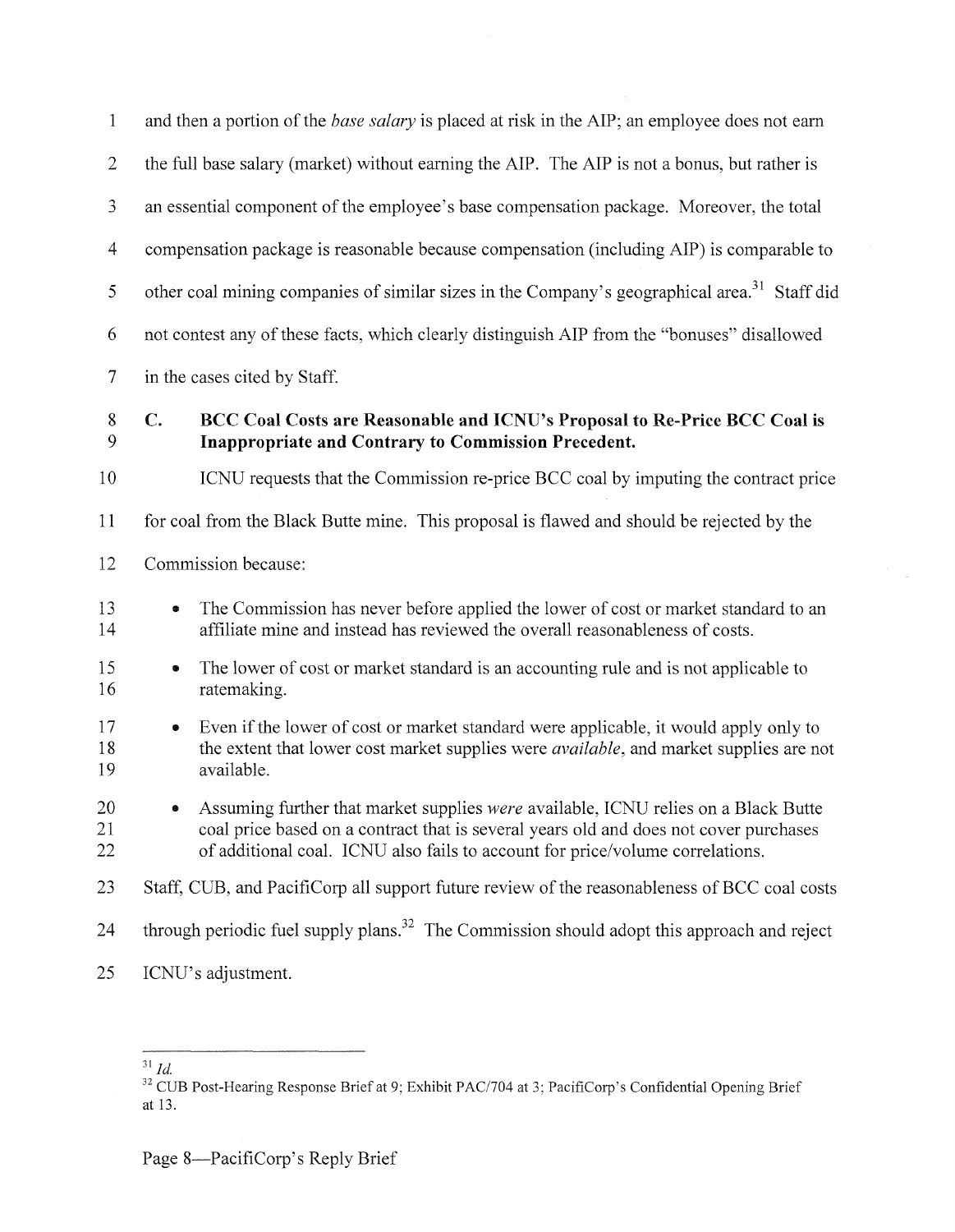1 2

# 1. The Commission Has Never Before Applied the Lower of Cost or Market Standard to Re-Price Coal from an Affiliate Mine.

| 3              | ICNU argues that the lower of cost or market standard "has the power of a legislative"                          |
|----------------|-----------------------------------------------------------------------------------------------------------------|
| $\overline{4}$ | enactment" and that "the Commission would need to disregard Oregon law and treat its rules                      |
| 5              | as mere discretionary guideposts that can be set aside at will" if it does not accept ICNU's                    |
| 6              | adjustment. <sup>33</sup> ICNU's argument completely ignores the unique regulatory treatment                    |
| $\overline{7}$ | accorded affiliate mines for decades. <sup>34</sup> The Commission has <i>never</i> re-priced coal from an      |
| $8\,$          | affiliate mine based on the lower of cost or market standard. After almost four decades of the                  |
| 9              | Commission applying a cost-based approach to affiliate mines, ICNU cannot credibly claim                        |
| 10             | that this approach is unlawful.                                                                                 |
| 11<br>12       | 2.<br>The Lower of Cost or Market Standard Is an Accounting Rule and Is Not<br><b>Applicable to Ratemaking.</b> |
| 13             | The lower of cost or market standard is an accounting rule rather than a ratemaking                             |
| 14             | rule. ICNU claims that because it is only reviewing the "financial aspects" of the coal costs,                  |
| 15             | the Commission should apply the accounting rule to ratemaking. <sup>35</sup> Yet, the order ICNU cites          |
| 16             | for this proposition clearly explains that any "subsequent ratemaking review is whether the                     |
| 17             | payments set forth in the contract are reasonable." <sup>36</sup> ICNU also cites to the most recent order      |
|                |                                                                                                                 |
| 18             | on the coal supply agreement between BCC and PacifiCorp. <sup>37</sup> The underlying Staff report              |

<sup>&</sup>lt;sup>33</sup> Confidential ICNU Post-Hearing Response Brief at 8-9.

*<sup>34</sup> ln the Matter of Pacific Power* & *Light Company, dba PacijiCorp,* Docket No. UI 105, Order No. 91-513 at2 (Apr. 12, 1991) (regarding approval of contract between PacifiCorp and Energy West Mining Company (EWMC), the "cost-based approach and the limitation ofEWMC's activities to those arising under the contract minimize the likelihood of cross-subsidization"); *In the Matter of Idaho Power Company,* Docket No. UI 107, Order No. 91-567 at 3 (Apr. 29, 1991) ("Since all of IERCO's results of operation are merged with and made a

part of Idaho's for ratemaking, there is no possibility of cross-subsidization.").<br><sup>35</sup> Confidential ICNU Post-Hearing Response Brief at 5.<br><sup>36</sup> In the Matter of PacifiCorp Application for Approval of New Tariffs, Docket N

 $^{37}$  *In the Matter of PacifiCorp*, Docket No. UI 189, Order No. 01-472 at 2 (June 12, 2001).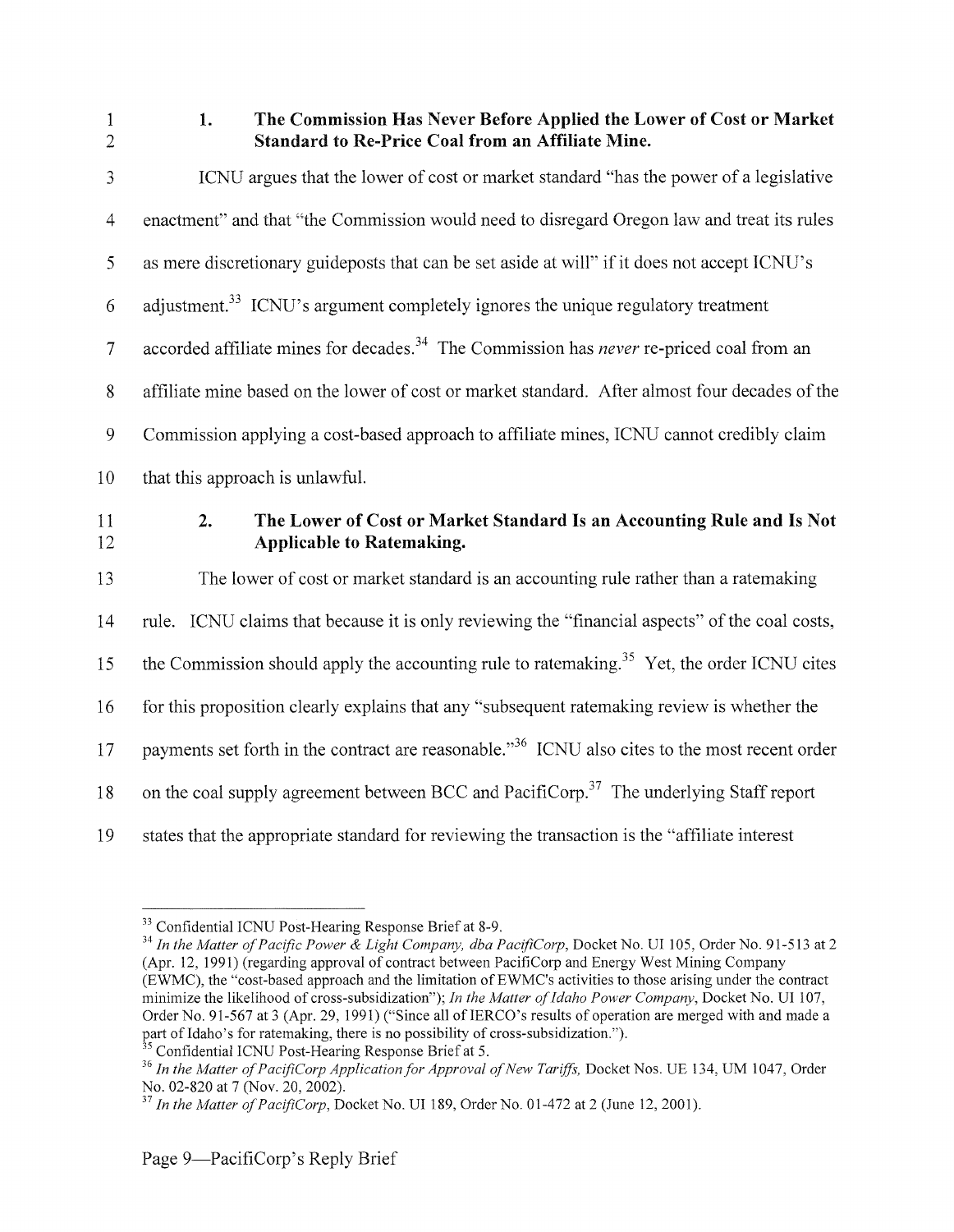1 transfer-pricing requirements." For ratemaking purposes, however, Staff recommended 2 application of a reasonableness standard.<sup>38</sup>

## 3 3. **Lower of Cost or Market Applicable Only to Available Market Supplies.**

4 Under the Commission's accounting rules, market rate means "the lowest price that is 5 *available* from nonaffiliated suppliers for comparable services or supplies."<sup>39</sup> The lower of 6 cost or market standard is rendered inapplicable here because lower-cost, comparable market 7 supplies are not available for the 2014 rate period.<sup>40</sup> ICNU's own witness from PacifiCorp's 8 2011 Washington rate case testified that "[t]here is no readily *available* source for coal costs 9 near and around the Bridger facility." $41$ 

10 ICNU claims that PacifiCorp revealed that it will replace some BCC deliveries with

11 Black Butte Coal in 2015-2017, which "casts extreme doubt on the veracity of PacifiCorp's

12 claim that 'evidence in this case makes clear that Black Butte mine does not have sufficient

13 excess capacity to supply the Bridger plant."<sup>42</sup> This statement is just one of ICNU's many

14 misleading citations to Cindy Crane's testimony in umelated cases. The testimony was filed

15 in Utah and Wyoming certificate of public convenience and necessity (CPCN) cases

16 involving environmental investments at the Jim Bridger plant. The Company developed

17 several alternative long-term fueling plans for the Jim Bridger plant for different scenarios

18 reviewed in the CPCN process. On this issue and others,<sup>43</sup> ICNU selectively cites "facts"

 $38$  *Id.*, Staff Report at 4. Staff recommended that the Commission reserve "the right to review for reasonableness all financial aspects ofthis arrangement in any rate proceeding," recognizing the limitations of the OAR 860-027-0048.<br><sup>39</sup> OAR 860-027-0048(1)(i) (emphasis added).<br><sup>40</sup> The record in this case demonstrates that the Black Butte mine does not have sufficient capacity to replace

BCC's coal supply to the Jim Bridger plant. PAC/600, Crane/11.<br><sup>41</sup> Exhibit PAC/701 at 3 (emphasis added).<br><sup>42</sup> Confidential ICNU Post-Hearing Response Brief at 11.<br><sup>43</sup> For example, ICNU claims that Ms. Crane testified in

regional supply, including other southwest Wyoming sources, thereby demonstrating that Company itself does not view any other coal as "comparable" except Black Butte coal. Confidential ICNU Post-Hearing Response Brief at 10. Ms. Crane's testimony addressed the coal quality of the Bridger surface mine on a stand-alone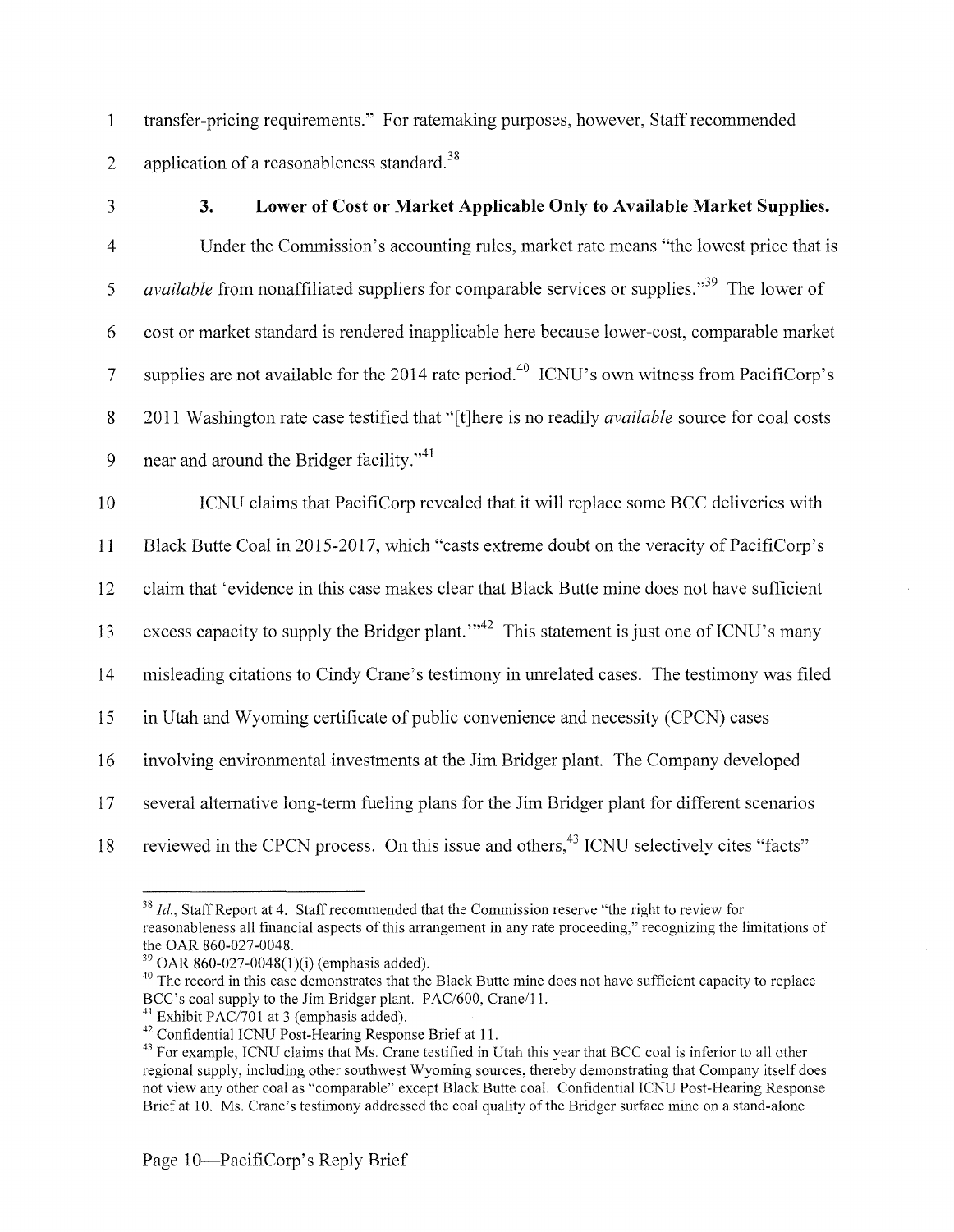1 from Ms. Crane's testimony, even though it is clear from her testimony that she is referring 2 to planning assumptions or hypotheticals.

3 The record in this case shows unequivocally that PacifiCorp has not committed to a 4 coal supply plan for 2015 and is still exploring options to address the expiration of the Black 5 Butte contract.  $44$ 

7

#### 6 4. ICNU's Inventory-Based Adjustment Is Unsupported by Evidence in the **Record.**

8 In its briefs, ICNU developed a new alternative adjustment based upon the coal 9 inventory held at the Jim Bridger plant. ICNU argues that the Commission should impute the 10 Black Butte contract price for the available excess capacity at Black Butte in 2014, plus the 11 full storage capacity at the Jim Bridger plant.

12 In response to PacifiCorp's critique, ICNU attempts to bolster this new adjustment

13 with confusing references to PacifiCorp's Coal Inventory Policies and Procedures, <sup>45</sup> which

14 make the exact nature of the adjustment and its rationale even less clear. ICNU has not

15 provided a calculation of the adjustment, demonstrated that the costs of the coal inventory are

16 higher than Black Butte's contract price in 2014, explained how the Commission could

17 revisit that rate base item in this TAM proceeding, or provided a convincing argument

18 responding to PacifiCorp's concerns about retroactive ratemaking and the inclusions of non-

- 19 PacifiCorp cost elements. On this record, the Commission should conclude that ICNU has
- 20 failed to meet its burden of production and reject the adjustment.

basis (an issue relevant to one of the planning scenarios), not BCC's current integrated, blended supply of the Bridger surface and underground mines. Similarly, the costs ICNU cited with respect to a change in supply mix related to Black Butte coal address coal supply from the surface mine only. These facts are clear from the face of Ms. Crane's testimony and should have been noted by ICNU. 44 PAC/600, Crane/12. 45 ICNU Post-Hearing Response Brief at 14-16.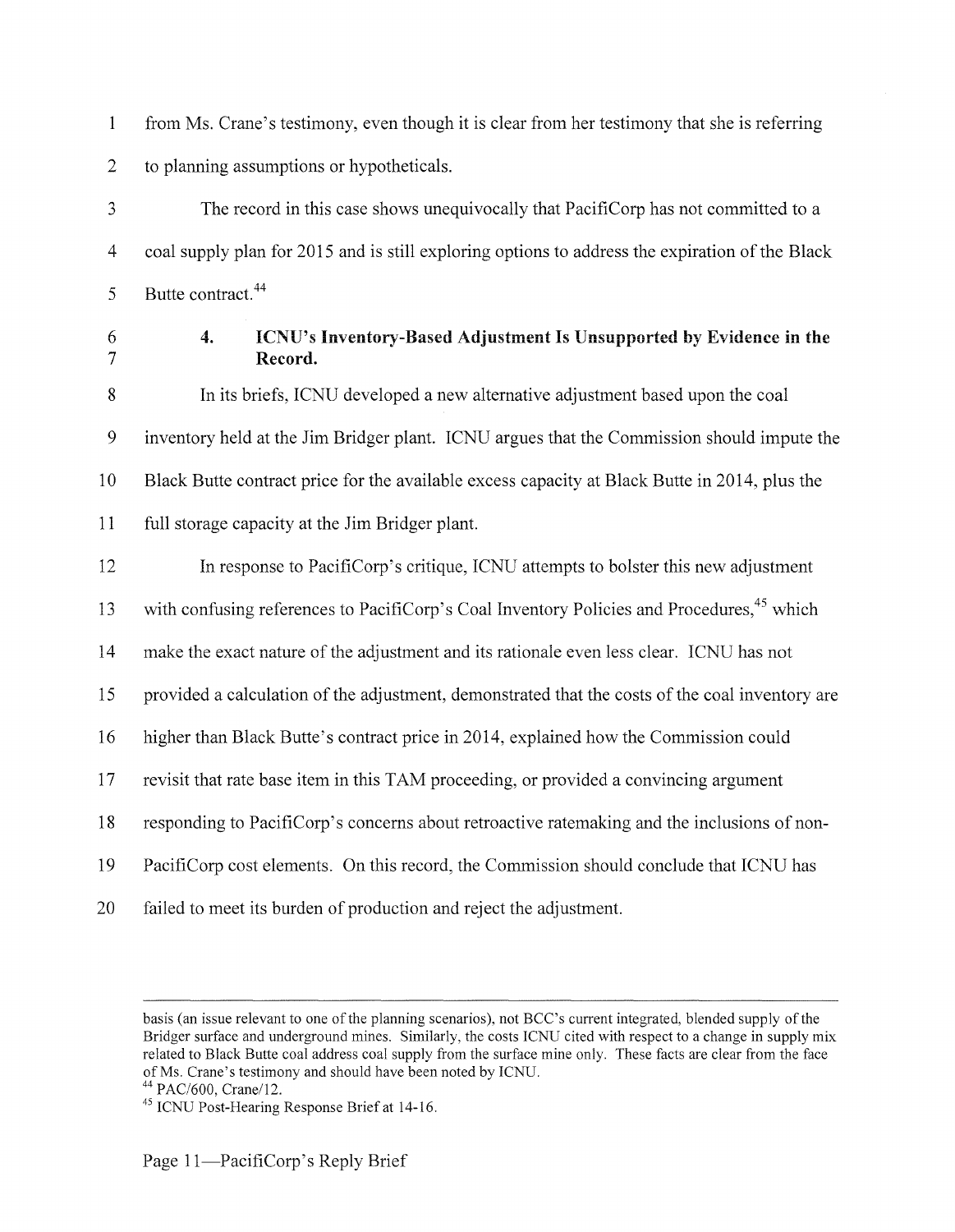#### 1 5. The Rate Base Component of ICNU's Adjustment is Inappropriate.

| $\overline{2}$           | ICNU maintains that its rate base adjustment is appropriate, even though it failed to                                                             |
|--------------------------|---------------------------------------------------------------------------------------------------------------------------------------------------|
| 3                        | raise the prudence of the investment in the Bridger mine in this case or in the Company's                                                         |
| $\overline{4}$           | 2013 general rate case, which is now settled. <sup>46</sup> ICNU asserts that "TAMs filed when the                                                |
| 5                        | Company files a general rate case are intended to be broader and to allow the parties to                                                          |
| 6                        | address more issues." <sup>47</sup> While this may be true, the venue for raising a broader scope of                                              |
| $\overline{\mathcal{I}}$ | issues is the general rate case, not the TAM. <sup>48</sup> There is nothing in the TAM Guidelines that                                           |
| $\,$ 8 $\,$              | allows a party to settle a general rate case and then use the TAM as a vehicle to re-open                                                         |
| $\mathbf{9}$             | settled issues.                                                                                                                                   |
| 10<br>11                 | ICNU's Heat Rate Adjustment Should Be Rejected Because it is Contrary to the<br>D.<br>Stipulation in Docket UE 216 and Is Poor Regulatory Policy. |
| 12                       | ICNU proposes an adjustment to reduce the heat rate for Jim Bridger Units 1 and 2 to                                                              |
| 13                       | reflect increased efficiency resulting from recent turbine upgrades, which would replace the                                                      |
| 14                       | actual heat rates derived using 48-month averages with the heat rate derived using a 24-                                                          |
| 15                       | month average from Jim Bridger Unit 1.49                                                                                                          |
| 16                       | The Company's approach in this case is consistent with the methodology described in                                                               |
| 17                       | the stipulation in docket UE 216 and with the Company's long-standing approach to                                                                 |
| 18                       | modeling heat rates. ICNU's proposal to impute speculative heat rates to capture additional                                                       |
| 19                       | efficiency gains <sup>50</sup> on a one-off basis is poor regulatory policy and should be rejected.                                               |

<sup>&</sup>lt;sup>46</sup> *Id at 16.* <br><sup>47</sup> ICNU Post-Hearing Response Brief at 16, citing *In re PacifiCorp*, Docket No. UE 199, Order No. 09-274, <br>Appendix A at 9-13 (July 16, 2009).<br><sup>48</sup> *In the Matter of PacifiCorp dible Basif* - *Proper*

<sup>&</sup>lt;sup>1</sup><br>*In the Matter of PacifiCorp d/b/a Pacific Power 2012 Transition Adjustment Mechanism, Docket* No. UE 227, Order No. 11-435 at 6 (Nov. 4, 2011) ("[T]he TAM filing focuses on the NPC side of the equation. Nothing in our prior orders or approved guidelines suggests that an adjustment to the revenue side is within the

 $\frac{49}{18}$  ICNU/100, Deen/4-6.<br><sup>50</sup> To be clear, NPC in this case already reflects the additional generation output associated with the turbine upgrades at Jim Bridger Units 1 and 2.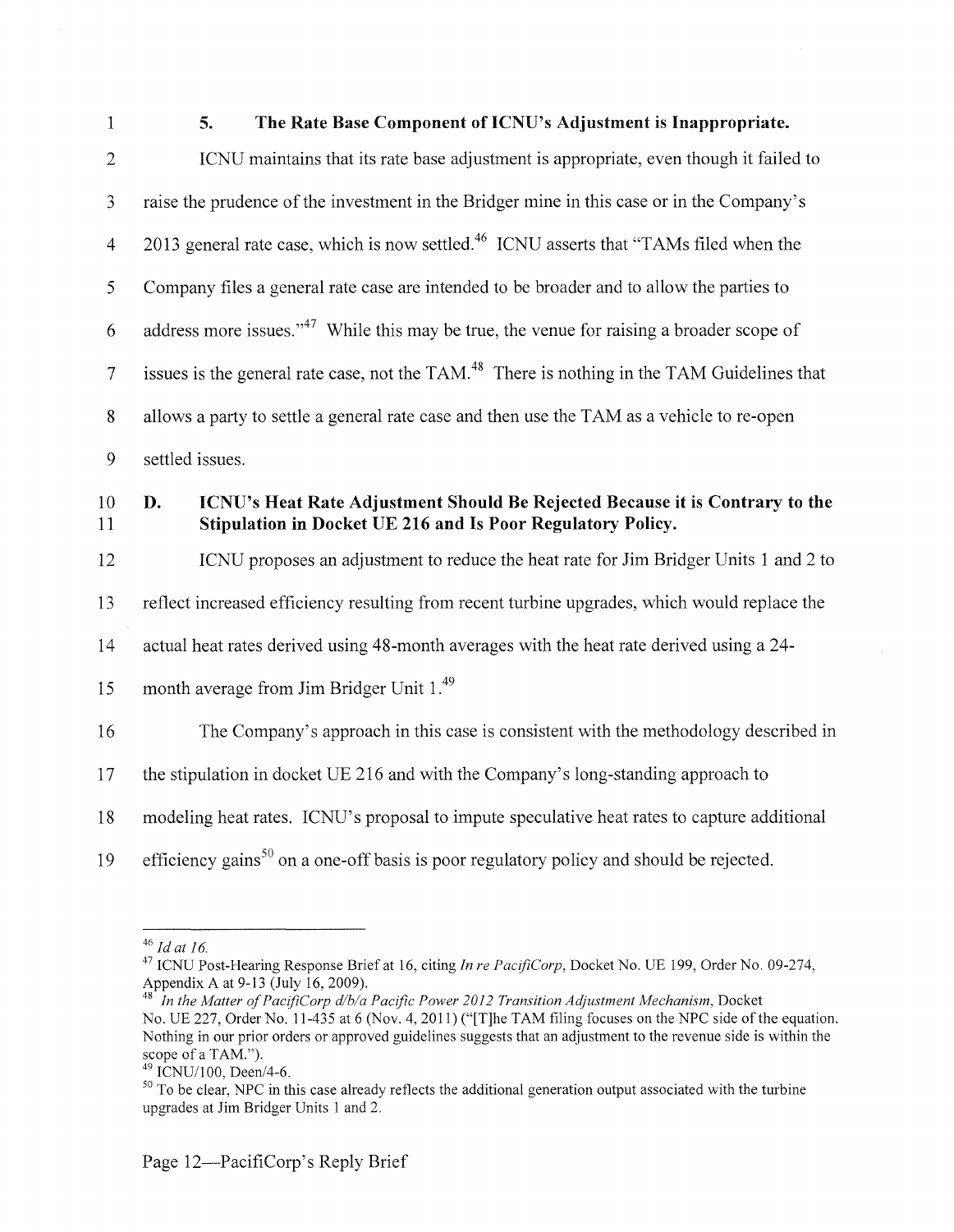| $\mathbf{1}$   | ICNU "agrees that a normalized 48-month period is appropriate in most                                     |
|----------------|-----------------------------------------------------------------------------------------------------------|
| $\overline{2}$ | circumstances." <sup>51</sup> It argues for an exception for Jim Bridger Unit 2 because "the unit's       |
| $\mathfrak{Z}$ | operations will change and the improvement is measurable." <sup>52</sup> But ICNU has no evidence         |
| $\overline{4}$ | supporting an exception on this basis. Instead, ICNU relies upon data from Jim Bridger                    |
| $\mathfrak{S}$ | Unit 1 to show change in operation and measurable heat rate improvements at Jim Bridger                   |
| 6              | Unit 2. Jim Bridger Unit 1 underwent a different type of turbine upgrade and its results are              |
| $\tau$         | not comparable to Jim Bridger Unit 2. <sup>53</sup>                                                       |
| $\,$ 8 $\,$    | ICNU has also proposed to change the heat rate for Jim Bridger Unit 1, using two                          |
| $\mathcal{G}$  | years of historical data, not four. ICNU's justification for an exception to the normal                   |
| 10             | approach for calculating Jim Bridger Unit 1's heat rate is unclear since ICNU does not                    |
| 11             | mention its proposed change to Unit 1's heat rate even once in its prehearing or response                 |
| 12             | briefs. Given ICNU's apparent abandonment of its heat rate adjustment for Jim Bridger                     |
| 13             | Unit 1, its overall adjustment should be reduced accordingly.                                             |
| 14             | The stipulation in docket UE 216 proposed a number of methodological changes to                           |
| 15             | the TAM, including forecasted increases or decreases in heat rates associated with capital                |
| 16             | additions to plant, to reduce controversy in the future TAM filings. <sup>54</sup> This case demonstrates |
| 17             | the wisdom of that stipulation and the problematic nature of allowing exceptions to the                   |
| 18             | normal 48-month approach for calculating heat rates.                                                      |
| 19<br>20       | There is No Basis for Changing the Calculation of the Transition Adjustment in<br>E.<br>this Case.        |
| 21             | Noble proposes two changes to the transition adjustment calculation: (1) using a                          |
| 22             | blend of market prices instead of GRID to value freed-up energy for the transition                        |
|                | <sup>51</sup> Confidential ICNU Post-Hearing Response Brief at 21.<br>$52$ $Id$                           |

<sup>&</sup>lt;sup>53</sup> ICNU/102, Deen/2.<br><sup>54</sup> In the Matter of PacifiCorp, d/b/a Pacific Power 2011 Transition Adjustment Mechanism, Docket No. UE 216, Joint Testimony in Support of Stipulation at 8-10 (July 26, 2010).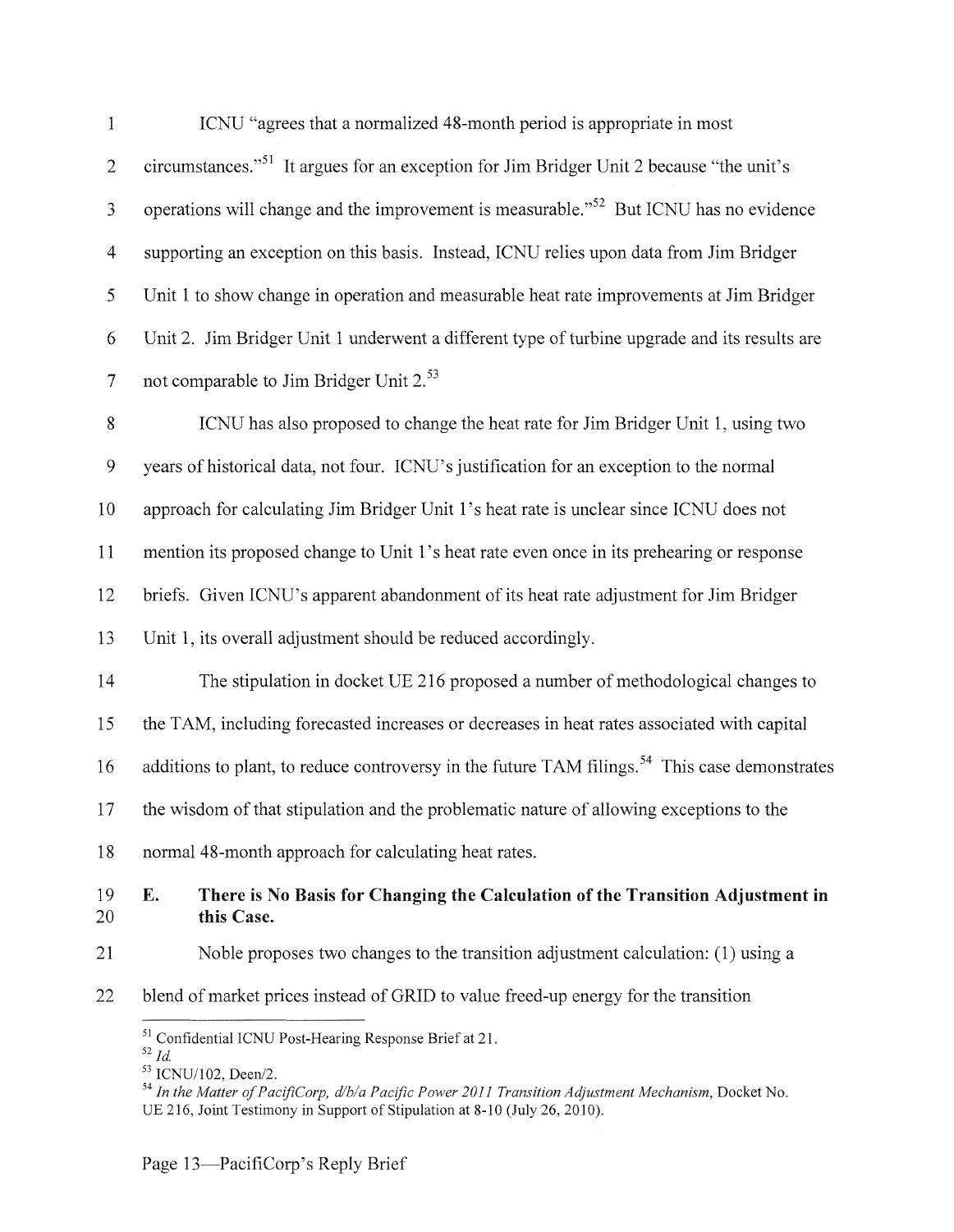| $\mathbf{1}$   | adjustment; and (2) providing an adder for BPA transmission. <sup>55</sup> The Commission has        |
|----------------|------------------------------------------------------------------------------------------------------|
| $\overline{2}$ | previously considered both of these issues in multiple dockets (including the Company's              |
| 3              | 2013 TAM) and consistently rejected these arguments. <sup>56</sup>                                   |
| $\overline{4}$ | Noble argues that the Commission's approval of GRID is contrary to the                               |
| $\mathfrak s$  | Commission's own administrative rules, OAR 860-038-0005(42) and OAR 860-038-0140. <sup>57</sup>      |
| 6              | This argument is meritless. Operating under these rules, PacifiCorp has used GRID to                 |
| $\overline{7}$ | calculate the transition adjustment since the beginning of its implementation of direct access       |
| 8              | in docket UM 1081. <sup>58</sup> The Commission affirmed the use of GRID to calculate the transition |
| 9              | adjustment, concluding that it "most closely meets the requirements established in" docket           |
| 10             | UM $1081.^{59}$ The Company has used GRID to calculate its transition adjustment in every            |
| 11             | single TAM filing since 2005.                                                                        |
| 12             | Noble's complaints about a GRID-based approach are also factually inaccurate.                        |
| 13             | PacifiCorp's reply testimony in this case demonstrates that the modified GRID run used to            |
| 14             | calculate the transition adjustment is based almost entirely on market prices (99 percent for        |
| 15             | heavy load hours and 92 percent for light load hours). <sup>60</sup>                                 |
| 16             | Walmart also raised concerns regarding PacifiCorp's GRID-based approach and                          |
| 17             | recommends a workshop be convened, concurrent with docket UE 267, to specifically                    |

<sup>&</sup>lt;sup>55</sup> Noble Solutions/100, Higgins/5.<br><sup>56</sup> See In re Public Utility Commission Staff Investigation into Direct Access Issues for Industrial and *Commercial Customers Under SB I 149,* Docket No. UM 1081, Order No. 04-516 at 10 (Sept. 14, 2004); *In the Matter of PacifiCorp d/b/a Pacific Power and Light Co., Docket No. UE 170, Order No. 05-1050 at 21 (Sept.* 28, 2005); *In the Matter of PacifiCorp d/b/a Pacific Power 2013 TAM*, Docket No. UE 245, Order No. 12-409 at 17 (Oct. 29, 2012).

at 17 (Oct. 29, 2012).<br><sup>57</sup> Noble Solutions' Response Brief at 3.<br><sup>58</sup> Staff recommended the use of GRID and testified that a GRID-based transition adjustment "offers the most precise and accurate accounting of the impact that direct access is likely to have on PacifiCorp's operations, costs and revenues[.]" *See* Order 04-516 at 5 (Sept. 14, 2004).<br><sup>59</sup> Order No. 05-1050 at 21.<br><sup>60</sup> PAC/500, Duvall/29-30.